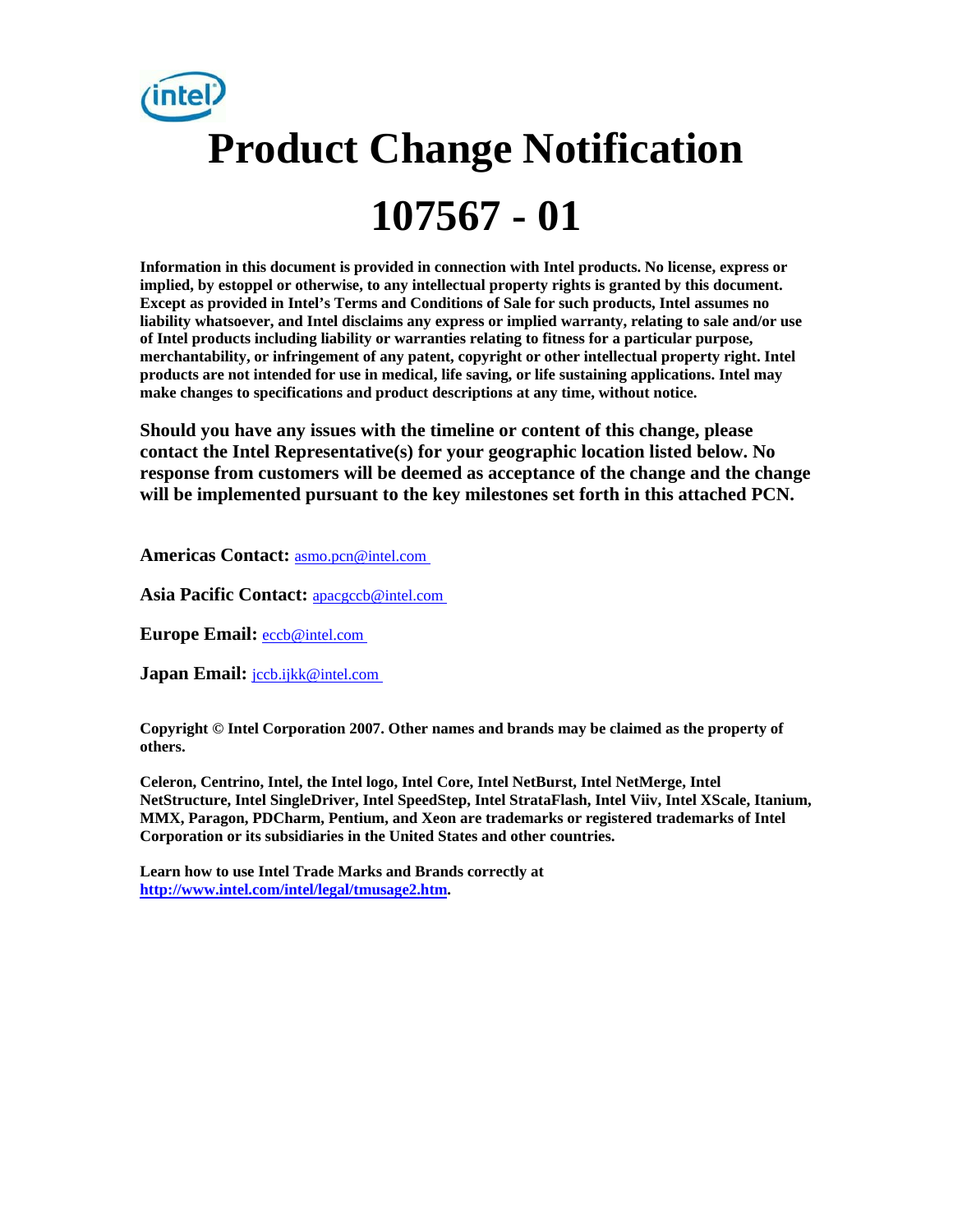

| <b>Change Notification #:</b> | $107567 - 01$                                     |
|-------------------------------|---------------------------------------------------|
| <b>Change Title:</b>          | <b>New Substrate for Select Flip Chip BGA and</b> |
|                               | PGA Products, PCN 107567-01, Product              |
|                               | <b>Material, Reason for Revision: Correct</b>     |
|                               | <b>Affected Products Name in Title</b>            |
| <b>Date of Publication:</b>   | May 29, 2007                                      |

#### **Key Characteristics of the Change:**

Product Material

#### **Forecasted Key Milestones:**

| Jun 18, 2007<br>Date Customer Must be Ready to Receive Post-Conversion Material: |
|----------------------------------------------------------------------------------|
|----------------------------------------------------------------------------------|

### **Description of Change to the Customer:**

#### **Reason for Revision: Correct Affected Products Name in Title – added PGA**

Intel has qualified a new substrate material to ensure continued support of the product lines listed in the Products Affected table below.

#### **Customer Impact of Change and Recommended Action:**

There is no change to form, fit or function of the product. The only noticeable change is a slight difference in the substrate color on the finished product. Please notify your incoming inspection of this cosmetic difference.